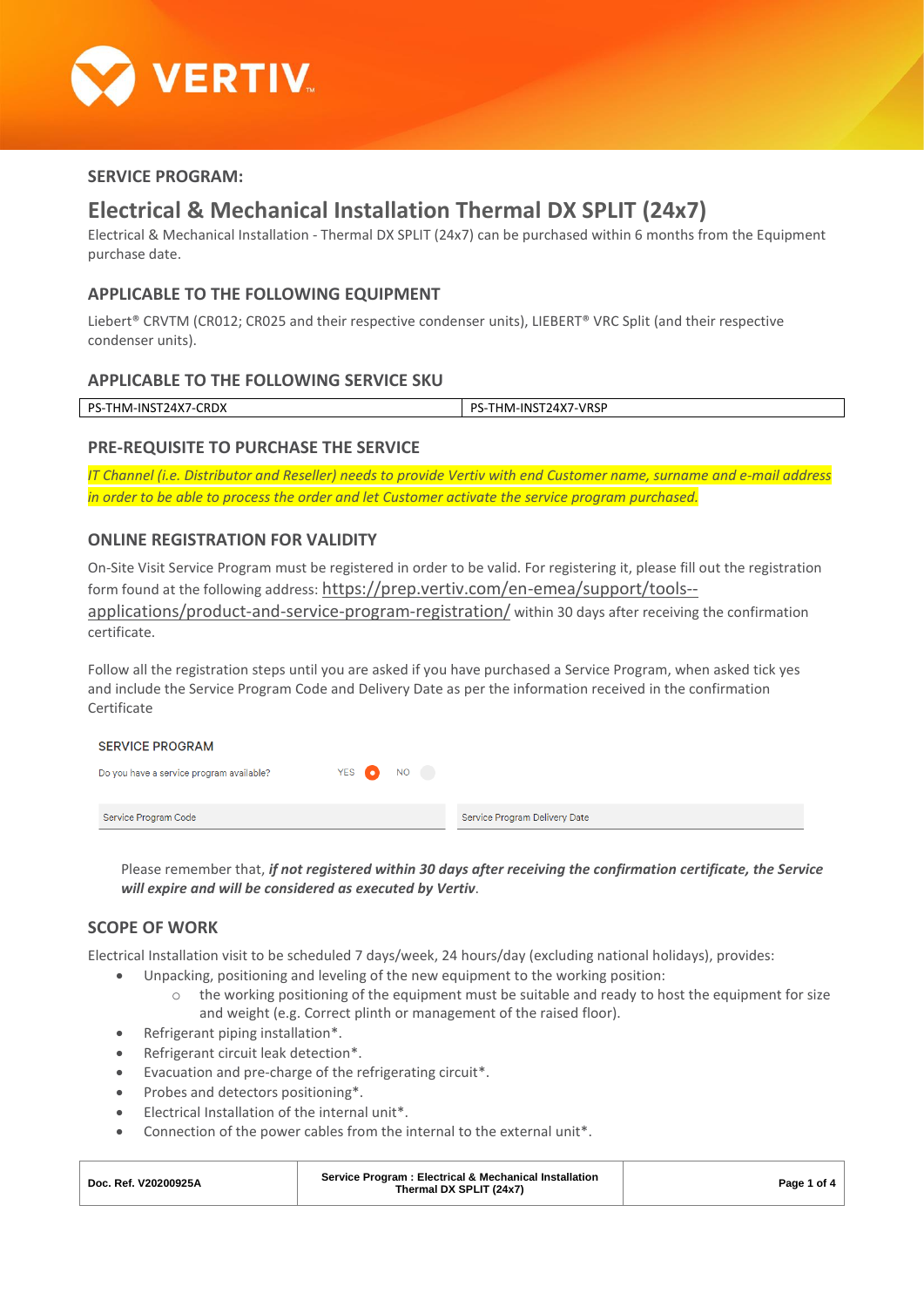

• Connection of the power supply lines to the ATS \*

\*The specific Prerequisite subjects below are the necessary requirements to perform the activity.

# **DETAILS OF SERVICE:**

The Installation visit will include the below-mentioned activities; a report will be handed over to End-Customer upon completion.

| <b>Refrigerant Piping installation Check List</b>                                                                                                                                                                                                                                                                                                                                                                                                                                                                                    |                                                                                                                                                                                                                                                                                                                                                                                                                                                                                                                                                                              |  |  |  |  |
|--------------------------------------------------------------------------------------------------------------------------------------------------------------------------------------------------------------------------------------------------------------------------------------------------------------------------------------------------------------------------------------------------------------------------------------------------------------------------------------------------------------------------------------|------------------------------------------------------------------------------------------------------------------------------------------------------------------------------------------------------------------------------------------------------------------------------------------------------------------------------------------------------------------------------------------------------------------------------------------------------------------------------------------------------------------------------------------------------------------------------|--|--|--|--|
| <b>Refrigerant Piping installation</b><br>Installation of refrigerant piping including brazing.<br>$\bullet$<br>Installation of condensate drain pipe.<br>$\bullet$<br>Humidifier piping installation (if applicable).<br>$\bullet$<br>Refrigerant circuit leak detection test using oxygen<br>$\bullet$<br>free nitrogen.                                                                                                                                                                                                           | <b>Prerequisites</b><br>Power supply to the unit must be assured.<br>All the spaces to allocate the pipes must be free and<br>$\bullet$<br>ready to be accessed for installation (e.g.: raised<br>floor free and open).<br>Drain pipe layout must be planned according to the<br>$\bullet$<br>manufacturer's instructions. If a pump is needed, it<br>must already be in place ready to be connected to<br>the pipes.<br>No building works are included; these are supposed<br>$\bullet$<br>to be already present with sufficient space available.<br>Site survey requested. |  |  |  |  |
| <b>Refrigerant Circuit Evacuation and Pre-Charge Check List</b>                                                                                                                                                                                                                                                                                                                                                                                                                                                                      |                                                                                                                                                                                                                                                                                                                                                                                                                                                                                                                                                                              |  |  |  |  |
| <b>Refrigerant Circuit Evacuation and Pre-Charge</b><br>Evacuation of the system according to the<br>$\bullet$<br>manufacturer's instructions and vacuum quality<br>check.<br>Unit circuits refrigerant charge up to 80% of the<br>$\bullet$<br>nominal calculated value.<br>Crankcase heater start (with customer approval).<br><b>Probes and Detectors Positioning Check List</b><br><b>Probes and Detectors Positioning</b>                                                                                                       | <b>Prerequisites</b><br>Electrical and communication cabling must be<br>$\bullet$<br>completed and correctly secured.<br>Power supply to the unit must be assured if<br>$\bullet$<br>crankcase heaters are needed.<br>Refrigerant gas excluded.<br>$\bullet$<br><b>Prerequisites</b>                                                                                                                                                                                                                                                                                         |  |  |  |  |
| Positioning of the rack sensors.<br>Point water leak detector or tape leak detector<br>$\bullet$<br>positioning.                                                                                                                                                                                                                                                                                                                                                                                                                     | Positions of the sensors to be communicated in<br>advance.<br>The area where the detectors are to be installed<br>$\bullet$<br>must be clean and without grease.                                                                                                                                                                                                                                                                                                                                                                                                             |  |  |  |  |
| <b>Electrical Installation &amp; Cabling Check List</b>                                                                                                                                                                                                                                                                                                                                                                                                                                                                              |                                                                                                                                                                                                                                                                                                                                                                                                                                                                                                                                                                              |  |  |  |  |
| <b>Electrical Installation &amp; Cabling</b><br>Identify the proper circuit breaker, de-energise it<br>(with customer approval) and lock and tag it out.<br>Cut the cables to the proper length (if needed) and<br>$\bullet$<br>place the proper cable ends.<br>Fit the cables into the conduits (if available).<br>$\bullet$<br>Cable labelling and identification is included.<br>$\bullet$<br>Connection of the power supply cables to the<br>$\bullet$<br>internal unit.<br>Installation and connection of the power cables<br>٠ | <b>Prerequisites</b><br>Mains power supply has to be available to energize<br>the Equipment.<br>Electrical Panel compliance with Equipment<br>$\bullet$<br>prerequisites must be granted by customer.<br>Max length of the wires between the control panel<br>$\bullet$<br>and the internal unit is 20 m.<br>Cables ducts aren't included; these are supposed to<br>$\bullet$<br>be already present and installed with sufficient<br>space available.                                                                                                                        |  |  |  |  |

| Doc. Ref. V20200925A | Service Program: Electrical & Mechanical Installation<br>Thermal DX SPLIT (24x7) | Page 2 of 4 |
|----------------------|----------------------------------------------------------------------------------|-------------|
|                      |                                                                                  |             |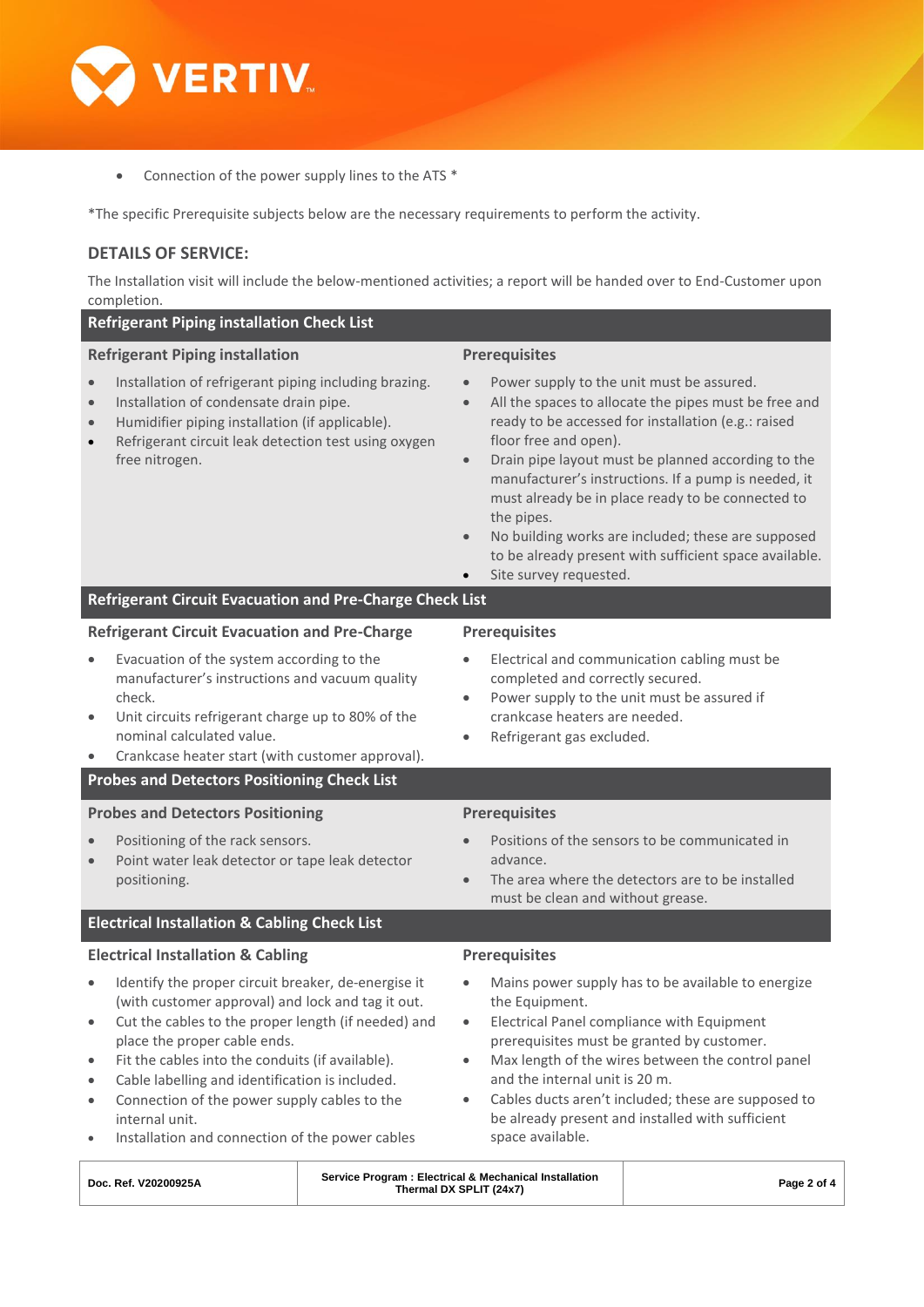

- between the internal and the external unit. • No building works are included; these are supposed to be already present with sufficient space available.
	- The customer must be present to approve any power interruption if needed.
	- All the spaces to allocate the cables between internal and external units must be free and ready to be accessed for installation (e.g.: raised floor free and open).

### **ATS installation Check List (if applicable)**

#### **ATS installation**

Connect the power supply cables of both power supply systems to the ATS.

#### **Prerequisites**

- The customer must be present to approve any power interruption if needed.
- Power cables must be present and provided with cable ends compatible with the equipment's terminals in accordance with the local regulation.

### **END-CUSTOMER DUTIES**

Customer shall provide:

- Complete access to Site and to the Equipment for the purpose of On-Site Visit Services.
- Safe working environment including, where appropriate, safety induction procedures.
- A point of contact during time of service.
- A point of contact for receipt of units and components.
- Shutdown: Service may require shutdown of load to ensure electrical connection integrity.
- The Equipment shall be installed and commissioned in line with manufacturer recommendations.

#### **EXCLUSIONS**

Parts and Labour coverage for repair and replacement does not extend to any loss or damage due to misuse, accident, abuse, neglect, normal wear and tear, negligence (other than Vendor's), unauthorized modification or alteration, use beyond rated capacity, failure to report a known fault or malfunction in a timely manner, unsuitable power sources or environmental conditions, improper installation, repair, handling, maintenance or application or any other cause not due to the Vendor.

#### **ABORTIVE VISITS**

Abortive visits to the Site resulting from inadequate notice, false, unjustified, unauthorized calls, inaccurate instructions, inaccessibility of the Site, unavailability of the Equipment to perform the activities as per the Scope of Work, shall be charged at 50% of the contract value.

# **SUBCONTRACTOR**

The Seller reserves the right to subcontract Services to others.

#### **TERMS AND CONDITIONS**

The provision of the Services described in this Scope of Work is subject to terms and conditions of sales as better indicated at<https://www.vertiv.com/en-emea/about/terms--conditions-of-sale/> (Vertiv Standard Terms and Conditions).

End-Customers may be asked to provide proof of the date of purchase.

By registering the Service in the manner described above, End-Customer confirms to have read Vertiv Standard Terms and Conditions and accepts the same without limitation.

| Service Program: Electrical & Mechanical Installation<br>Doc. Ref. V20200925A<br>Page 3 of 4<br>Thermal DX SPLIT (24x7) |
|-------------------------------------------------------------------------------------------------------------------------|
|-------------------------------------------------------------------------------------------------------------------------|